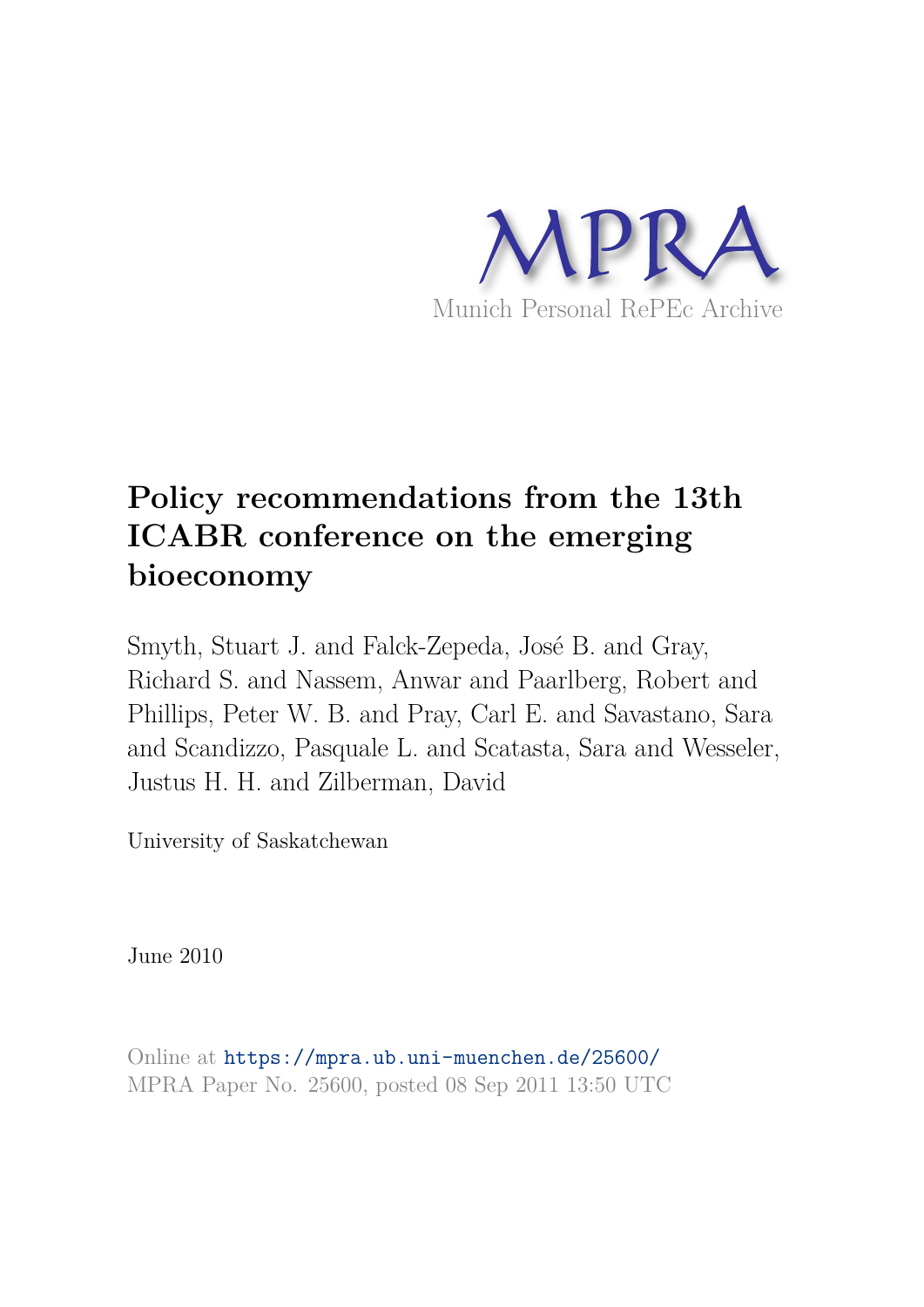# **Policy Recommendations from the 13th ICABR Conference on**

# **THE EMERGING BIOECONOMY**

**Authors:** Stuart J. Smyth,<sup>1</sup> José B. Falck-Zepeda,<sup>2</sup> Richard S. Gray,<sup>1</sup> Anwar Nassem,<sup>3</sup> Robert Paarlberg,<sup>4</sup> Peter W. B. Phillips,<sup>5</sup> Carl E. Pray,<sup>6</sup> Sara Savastano,<sup>7</sup> Pasquale Scandizzo,<sup>7</sup> Sara Scatasta,<sup>8</sup> Justus H. H. Wesseler<sup>9</sup> and David Zilberman<sup>10</sup>

<sup>1</sup>Department of Bioresource Policy, Business and Economics, University of Saskatchewan, Saskatoon, Saskatchewan, Canada; <sup>2</sup>Environment and Production Technology Division, International Food Policy Research Institute, Washington D.C., USA; <sup>3</sup>Department of Agricultural Economics, McGill University, Montreal, Quebec, Canada; <sup>4</sup>Department of Political Science, Wellesley College, Wellesley, Massachusetts, USA; <sup>5</sup>Johnson-Shoyama Graduate School of Public Policy, University of Saskatchewan, Saskatoon, Saskatchewan, Canada; <sup>6</sup>Department of Agricultural, Food and Resource Economics, Rutgers University, New Brunswick, New Jersey, USA; <sup>7</sup>Department of Economics, University of Rome (Tor Vergata), Rome, Italy; <sup>8</sup>Department of Rural Economics in the Tropics and Sub-Tropics, University of Hohenheim, Stuttgart, Germany; <sup>9</sup>Environmental Economics and Natural Resources Group, Wageningen University, Wageningen, The Netherlands; <sup>10</sup>Department of Agricultural and Resource Economics, University of California – Berkeley, Berkeley, California, USA. Correspondence should be addressed to Stuart J. Smyth at stuart.smyth@usask.ca.

### **Abstract**

The International Consortium on Agricultural Biotechnology Research held its  $13<sup>th</sup>$ annual conference in Ravello, Italy in June 2009. The theme of the conference was the bioeconomy and this topic was addressed through research presentations from academia, government and industry. Numerous presentations from developing countries highlighted the benefits of agricultural biotechnology in these nations. The broad range of presentations provided a wealth of insights, resulting in three policy recommendations regarding future funding, international regulation and technology transfer.

**Key Words:** global food crisis; biofuels; food safety; innovation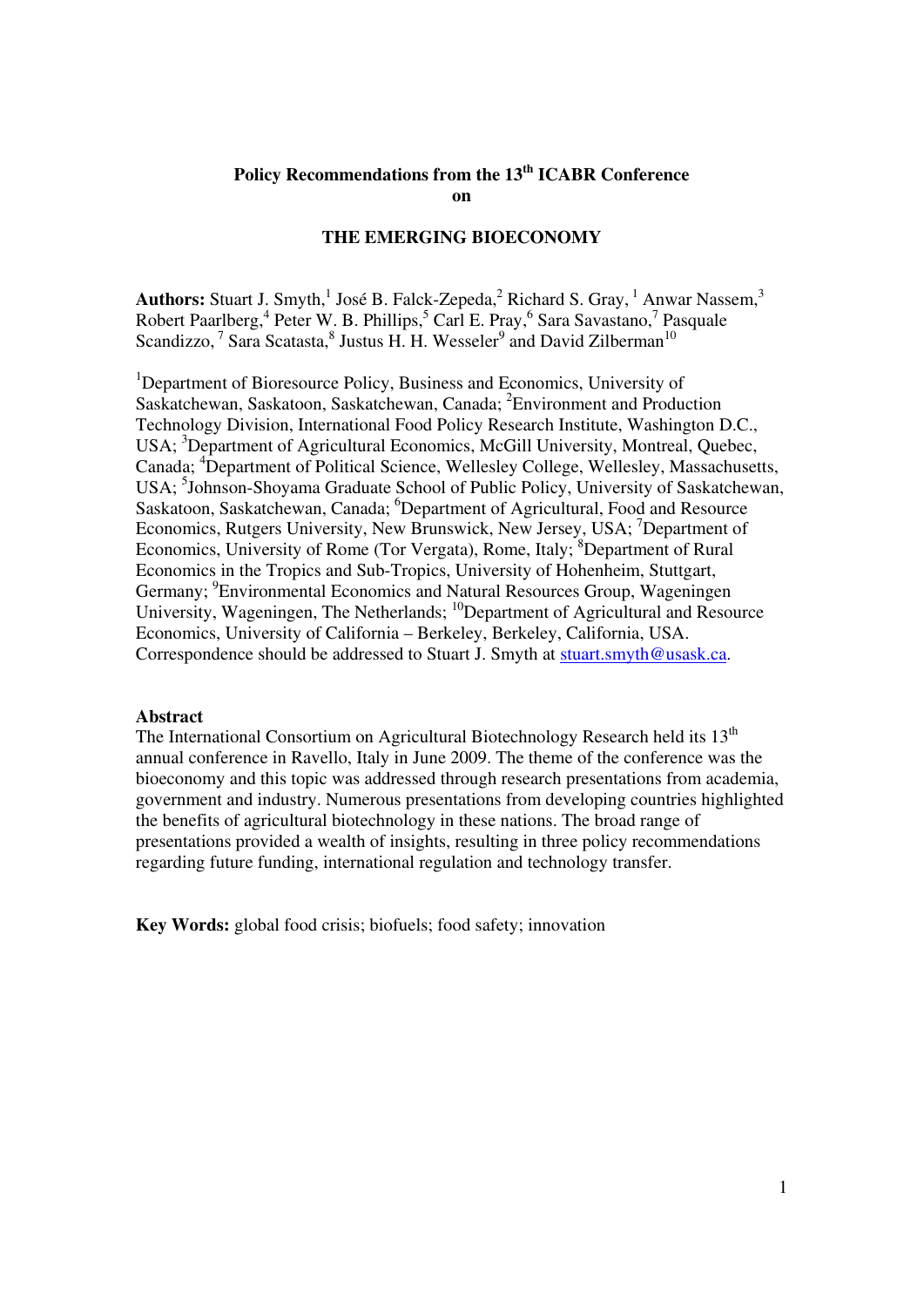# **Policy Recommendations from the 13th ICABR Conference on**

# **THE EMERGING BIOECONOMY**

## **Introduction**

The bioeconomy is the economic activity from products and technologies derived from biology. The bioeconomy has been 'emerging' for the better part of the first decade of the 21<sup>st</sup> century and questions about what exactly fits into the bioeconomy, how important it is and how large it will become are important topics for debate. Some sectors of the bioeconomy have emerged and are growing, but several major constraints to further growth still exist in other sectors. The 13<sup>th</sup> International Consortium on Agricultural Biotechnology Research (ICABR) Conference in Ravello, Italy (June 17-20, 2009) examined these constraints from six unique and distinct perspectives.<sup>1</sup>

The first of the emerging bioeconomy issues is the speculation that a combination of weather problems in key exporting countries, high oil prices that pushed up the price of agricultural inputs and transportation, policies to encourage the growth of biofuels and other policies of key exporter nations that reduced food exports, led to the 2007-2008 spike in world food prices. The rise in commodity prices increased the income of some developing world farmers but reduced the incomes and raised the price of staple food products for millions of poor people. The annual reports of the International Service for the Acquisition of Agricultural Applications<sup>2</sup> (ISAAA) identify that agricultural biotechnology has spread rapidly from developed to developing countries, however transition from commodity crops to staple crops such as rice, wheat, cassava, beans and bananas, has been considerably slower.

A second issue is the sustainability of the biofuels industry. As a means of encouraging investment into this area of the bioeconomy, many governments around the world have provided subsidies to biofuel production. In addition to subsidization, there are a host of logistical issues from railcar shortages to outdated docking facilities in dense population centers. Issues of importance are the long-term sustainability of biofuel growth and to better ascertain how biotechnology can contribute to the growth of biofuels.

The third is the issue of food safety and nutrition. Strengthening food safety is on the agenda of policy makers in almost all countries today. There is the tragedy of lost lives and illness, but there is also a loss of consumer confidence, the cost of product recall and the time required to identify the source of the problem. There is a strong role for biotechnology in the prevention of food borne illnesses, in the identification of the sources of food borne pathogens and zoonotic diseases. Additionally, both genetically modified (GM) and non-GM plants can now be used to improve the nutrition of basic foods and reduce naturally occurring toxins such as fumonisins.

A fourth aspect of the emerging bioeconomy is the impact of the world financial crisis and other constraints and incentives for biotechnology innovation and globalization. Will the financial crisis reduce the flow of venture capital investment into biotechnology? The transition of agricultural biotechnology from the developed to the developing world and continuing concerns by consumers in both parts of the world has led to increased regulations in some countries, while other countries lack a functioning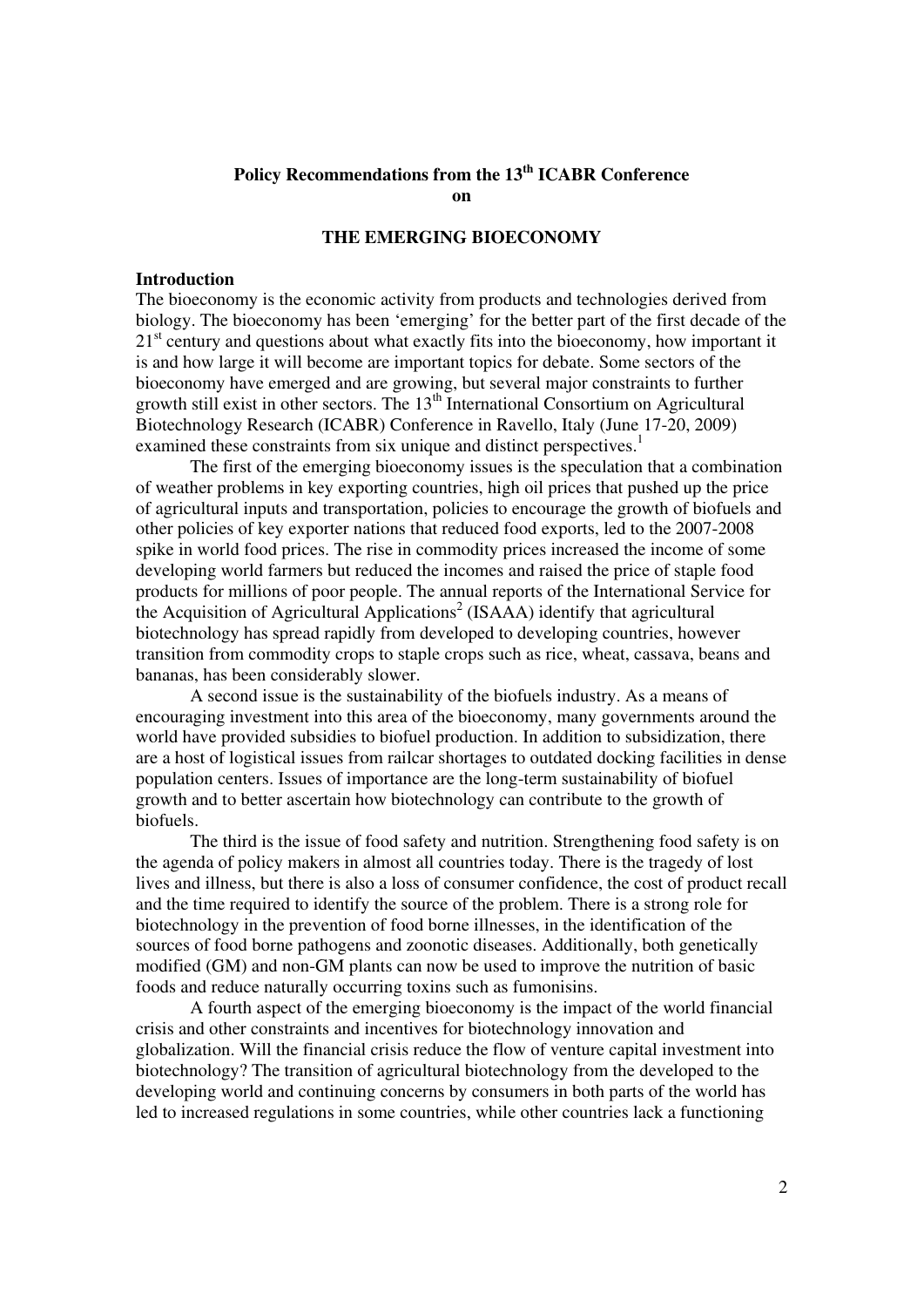regulatory system. Consumer concerns continue to slow the spread of biotechnology adoption in many countries and new concerns are emerging about the safety and ethical aspect of cloning animals. At the same time, some countries such as Indian and China have gradually strengthened their intellectual property rights systems, which is affecting investment in biotechnology.

The final two themes were specifically focused, with one on the European Union's Transcontainer Project and another on the role and structure of intellectual property rights in biotechnology. The Transcontainer theme focused on the socioeconomic aspects of this research project. The intellectual property session concentrated on identifying systemic gaps in the current framework of intellectual property rights that require further research.

The above themes set the agenda for the Conference that saw six key note speakers and 55 academic research paper presentations over the three days of the conference. The variety of research papers examined constraints, opportunities, implications and provided evidence from GM crop adoption. The result of these papers is that opportunities for benefits do exist, however the degree of constraints seriously threatens to marginalize most of the potential benefits.

# **Agricultural Biotechnology's Response to the Global Food Crisis**

The global food crisis of 2007-2008 and the land use issue of food versus fuel production made headlines the world over. The increased demand for biofuel feedstock, was met by producers transferring land from food crop production to biofuel crop production. Numerous commentators on this crisis speculated and even identified the increase in the demand for biofuels, as the leading cause of the rise in food prices. The increased use of biofuel feedstocks has been examined for its contribution to the increase in food prices and, based upon this, it is not possible to isolate this effect.<sup>3</sup> Factors with a higher degree of significance have been identified as currency depreciation, rising oil prices and futures trading activity.

While the recent spike in food prices has largely been alleviated, food prices have not returned to the pre-spike levels. $4\overline{6}$  diven that the food crisis was not based upon biotechnology and biofuels, it raises the question of whether agricultural biotechnology can contribute to minimizing the impacts of future crises. While much of the developing world maintains an aversion to agricultural biotechnology research and the resulting crop varieties, GM food grains have been commercialized in South Africa and the Philippines. The adoption of GM crops increases year-over-year and the benefits of this adoption will be able to contribute to off-setting a portion of the next food crisis.

While it is not possible to ascertain to directly attribute the increased growth of land used for biofuel feedstock production and the rise in food prices, the reality is, there will be an increase in biofuel feedstock production. While it is possible that some of this increased production could come from marginal agricultural land that is presently grassland, some will have to come from food producing land. Additionally, the potential exists that some of the strain to use food producing land could be alleviated through the use of agro-forestry or food crop residues.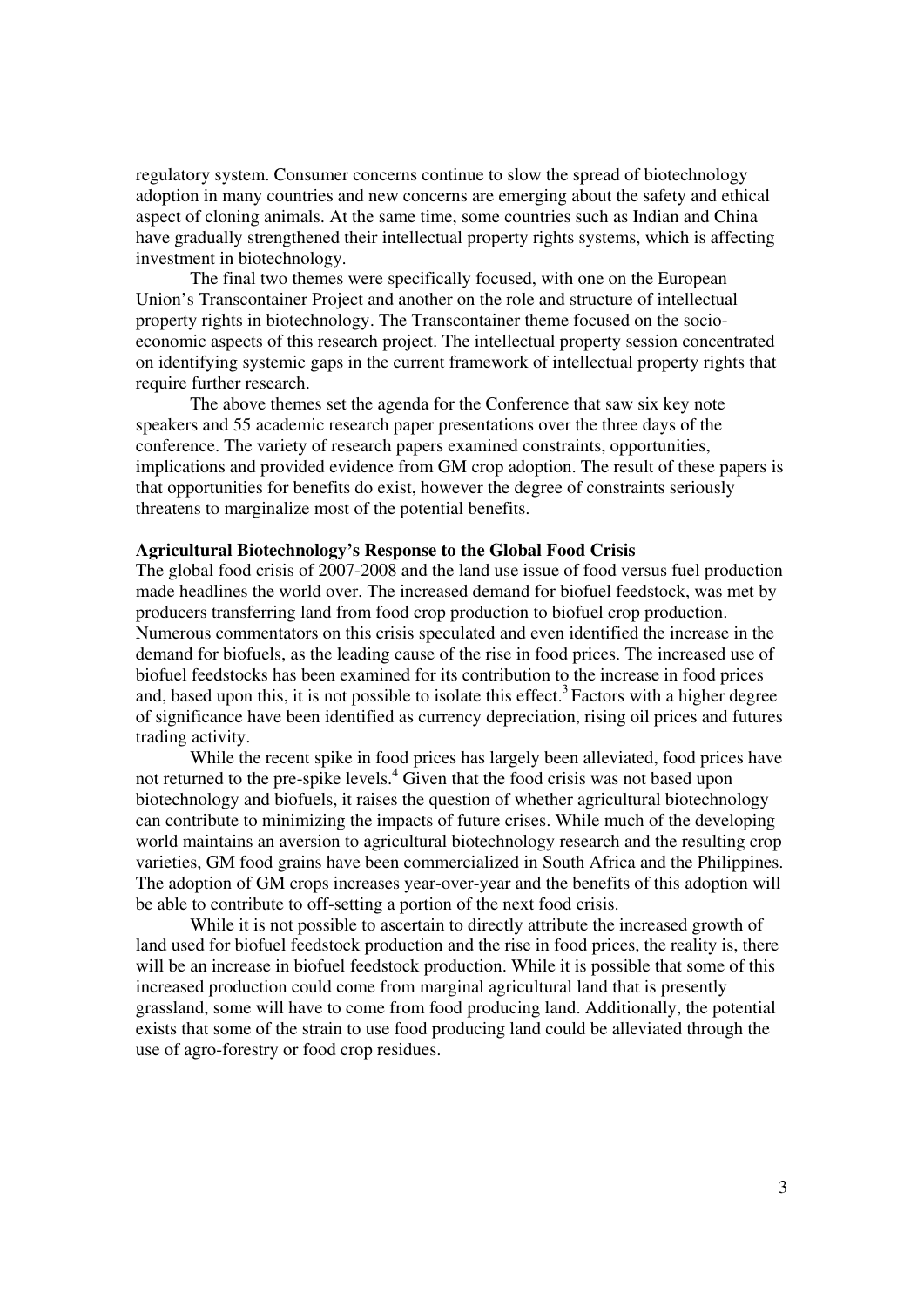#### **Assessing the Long-term Sustainability of Biofuels**

During all of 2007 and the first half of 2008, the world witnessed a dramatic rise in the price of oil as the price of light crude oil rose from US\$60 per barrel at the start of 2007 to just over US\$140 per barrel in July 2008. In the 18 month run-up in the price of oil, increasing attention was given to the development and role of alternate fuels. While some arguments have been advanced that the need for this research is less important now that the price of oil has retreated, the reality is that this research is more important than ever. Biofuel research investments need to continue to ensure that the next time there is a runup in the price of oil, there are viable alternatives to assist in off-setting the cost of oil.

Modeling the use of and role for biofuels reveals that they can be an alternative to fossil fuels and additionally, that their production can reduce fuel prices, reduce the incentives for the supply of fuel sources such as coal and tar sands and reduce greenhouse gas emissions.<sup>5</sup> However, these benefits are not costless, there is a substantial subsidization of biofuels which puts pressure on domestic budgets in a period of global economic downturn. Research on the production of ethanol in the US indicates that without government subsidies, the ethanol industry is unsustainable.<sup>6</sup>

If ethanol production is not sustainable in the long-term, what other options exist? It is anticipated that the second generation of biofuels will contribute at a substantially higher level than the first generation of biofuels. Cellulosic biofuels would appear to have a more favourable economic perspective, yet they have been slow to develop due to the limited success of scale-up plants and limited investment funding. Algae has the potential to produce 10,000 gallons of biofuel per acre, per year, whereas corn-based ethanol production ranges from 400-600 gallons per acre, per year.<sup>7</sup> However, using current algae production technologies, it is unable to economically compete with existing technologies, such as soybean oil. Research is underway regarding switchgrass and willow as biofuel feedstock.<sup>8</sup> One of the challenges faced by biofuel production is to identify land that is not presently engaged in the production of food crops.

One of the leading constraints in the further development of second and third generation biofuels is the dramatic lack of scale-up capacity. In part, this might be due to a lack of public funding, however it could also be partially due to the market power exerted by existing fuel companies. The inability to financially compare the economic costs of biofuel scale-up and the market price of second generation biofuels create a defined knowledge gap regarding the development of the biofuel industry.

# **Improvements to Food Safety and Nutrition**

The dependency on one crop type as the dietary staple in some countries, highlights the challenges of improved food nutrition on low income families. For example, in South-East Asia, many countries rely on rice as the main source of food energy; some countries rely on rice for three-quarters of their food energy. Rice is not a high nutrient cereal, therefore children in these countries receive about one-third of the required daily nutrient intake as recommended by the World Health Organization.<sup>9</sup>

This gap between food supply and nutrient availability is further exacerbated by the well identified decline in annual crop yield increases. Annual yield increases of two percent are required to feed the present population growth rate, however yield increases in the major cereal crops have declined to slightly above one percent.<sup>10</sup> Rectifying this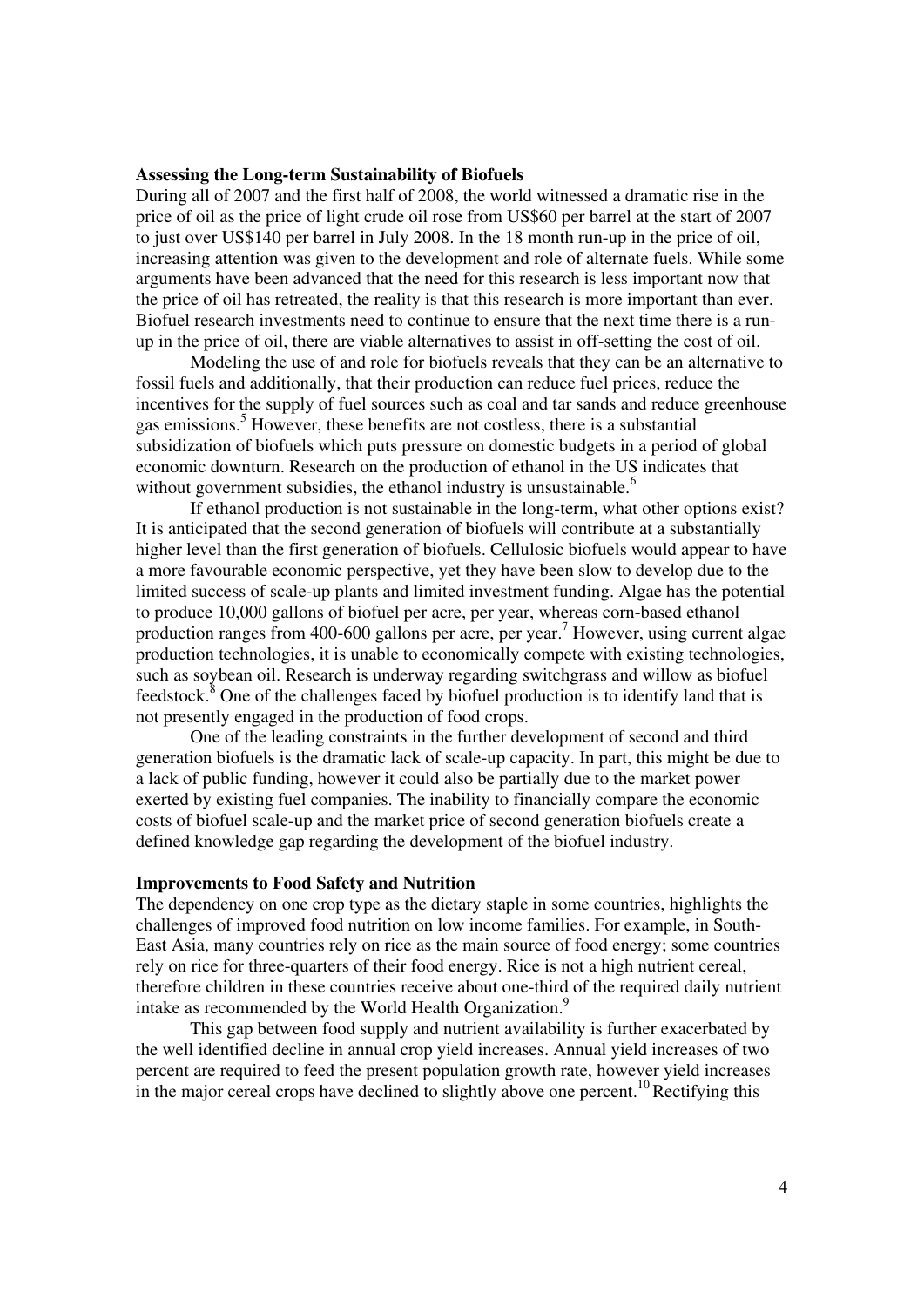gap is of paramount importance to ensuring that the food energy and daily nutrient availability does not further decline.

Regulatory delays also raise consternation regarding the commercialization of new crop varieties for developing nations. Some studies estimate that it might take until 2016-17 before drought tolerant maize is commercialized in the first African nations and as long as 2040 before the level of adoption reaches  $50\%$ .<sup>11</sup> Research from Uganda regarding GM bananas indicates that greatest level of benefits accrue to poor households in rural areas, however commercialization is still many years away due to field trials and food safety assessments.<sup>12</sup>

Drought tolerance research is one of the leading areas in addressing food production challenges in both Africa and Asia. For example, it is estimated that in Eastern India alone, the annual rice loss is  $1.7$  million tonnes, worth US\$250 million.<sup>13</sup> New research<sup>14</sup> indicates that conducting field trials with the actual farmers that will ultimately adopt the new varieties can shorten the time between development and adoption as compared to private field trials undertaken by firms or government agencies.

While genomic advances are emerging in rice, there are serious lags in the other food crops mentioned above. It was reported in the American press in the summer of 2009, that research will recommence with GM wheat, with GM varieties expected in the market between 2017-2020. It may take a decade for GM wheat to exist in developed countries, never mind the developing countries. Much of this technology transfer to other food crops is constrained by functioning regulatory systems in numerous developing countries as well as a lack of international harmonization.

## **Constraints and Incentives for Innovation and Globalization**

Intellectual property (IP) and the role of patents in innovative research have increasingly become barriers to technology development and transfer. Recently, there have been international calls for new models of intellectual property, ideally ones that will contribute to and even facilitate a truly global bioeconomy.<sup>15</sup> The challenge is to achieve a balance that adequately rewards the investor, yet still promotes the broader social interest. This becomes an increasing challenge for innovators in many developing countries that lack IP enforcement mechanisms as they will be faced with numerous imitators, yet lack the legal ability to adequately protect their IP.

The lack of an international governance capacity for regulations and efficient IP mechanisms for innovative technologies like agricultural biotechnology has created an international field of uncertainty. The lack of harmonization regarding field trials, biosafety testing and regulatory approvals can been seen as retarding the growth in international adoption of GM crop innovations.<sup>16</sup> The rationale that has been advanced for this regulatory and IP governance diversity is that no two countries have identical economic, social, political and cultural conditions, therefore every single aspect of approving an innovative crop variety has to be duplicated in each country. A substantial portion of this conundrum is due to the polarization between those that identify with the economic benefits of an innovation and those that have grave concerns about the social risks of an innovation.

Economic benefits from GM crop adoption in developing nations are slowly being quantified. Recent research shows that small land-holders are benefiting from the global diversification of this innovation. Maize in Honduras is a staple crop, yet insect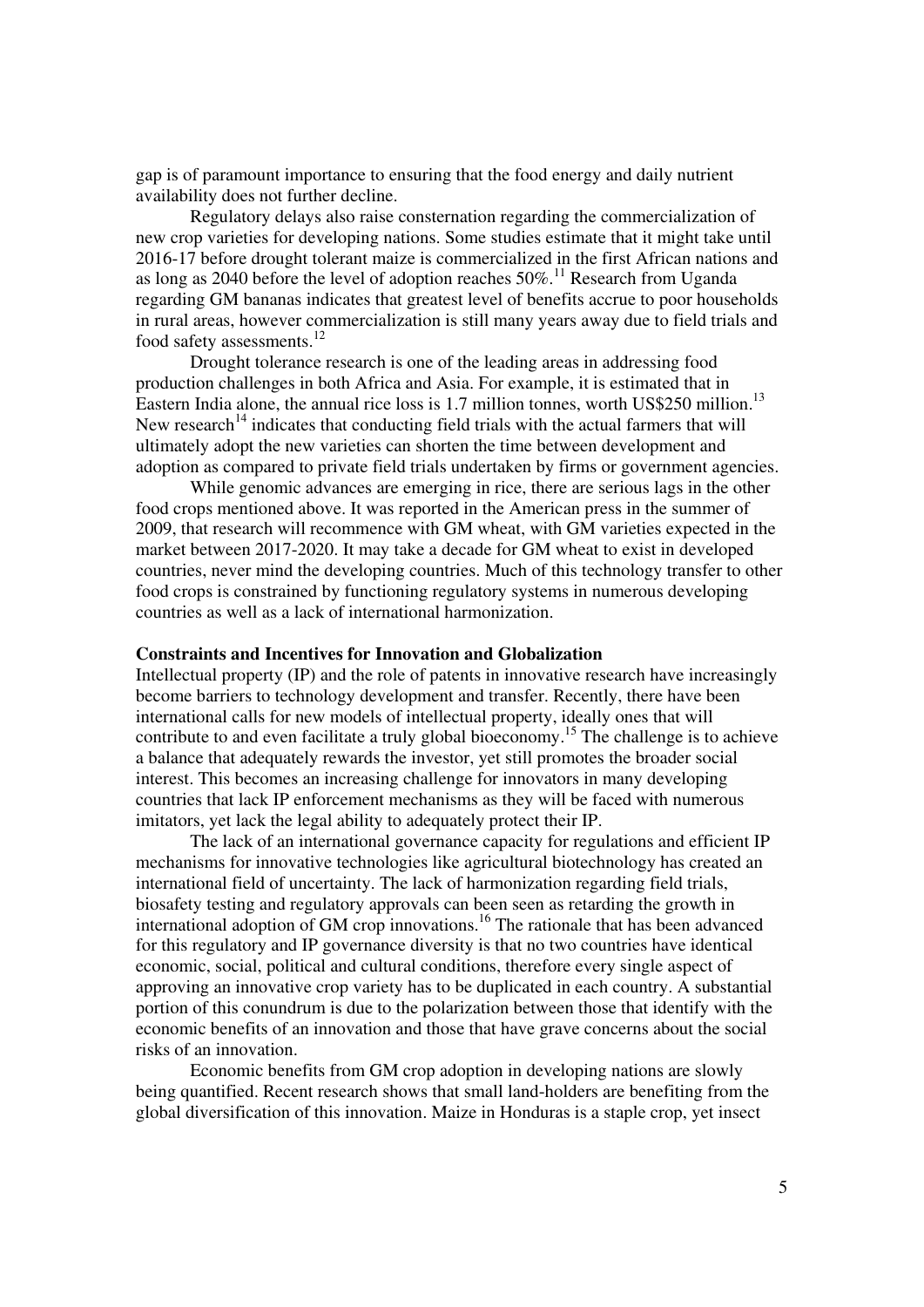damage can result in a yield loss of 40% in some years. The adoption of GM insect resistant maize by small land-holders in Honduras has resulted in a yield increase of over 1100 kg per hectare over conventional landrace maize varieties.<sup>17</sup> Soybean production in Bolivia is an important part of the economy, accounting for nearly five percent of GDP and ten percent of exports. The adoption of herbicide tolerant soybeans has increased the net benefits to adopters of almost US\$200 per hectare over non-GM soybean producers.  $18$  In Uganda, bananas are part of the daily diet for 65% of the urban population. In a survey of consumers, 58% of urban Ugandans would be in favor of genetically modified bananas if they were resistant to pests and diseases.<sup>19</sup>

 The research presented in this theme highlight the need for improved regulatory systems in developing countries. Clearly, benefits are being identified in developing countries by subsistence farmers. However, these benefits will be marginalized if a regulatory facilitating mechanism is not identified. This lack of technology transfer capacity continues to be one of the leading constraints for the further development of the bioeconomy.

# **Coexistence Containment**

This theme focused on the span of research that has been undertaken through the Transcontainer project<sup>20</sup> and discussed the possibilities for the implementation of biological transgene containment strategies, involving modification of the GM crop in such a way as to minimize the spread of transgenes through pollen, seed or both as a contribution to coexistence in Europe.

Preliminary results show biological containment can generate substantial benefits in the case of oil seed rape and poplar while the economic benefits are moderate in the case of sugar beets, egg plants, tomatoes and high fructan grasses.<sup>21</sup> The high benefits for biologically contained oil seed rape can be explained by the constraints coexistence measures impose on the adoption of non-contained transgenic oil seed rape, while in the case of poplar the main benefit is the increase in the growth rate reducing the optimal rotation rate and increasing the benefits from carbon sequestration by about 100%. The low benefits for the other crops can be explained by the small effect of coexistence measures on adoption.

The economic benefits and costs of biological containment systems have been investigated for some model crops, while the developed technologies may have application in a number of other crops where gene flow is import, such as rice or other forest trees. One of the major underlying assumptions is the approval of biological containment methods being developed. The public debate about those methods casts doubts. The technologies might pass the risk assessment by the European Food Safety Authority (EFSA), but not the political assessment by the council of ministers.<sup>22</sup>

# **Intellectual Property Rights**

The presentations on intellectual property rights (IRPs) were designed to provide an overview of the current state of IPRs and to then identify challenges to the existing framework. The presentations and resulting discussions identified four key areas that require further research. First, the role for and use of precision licensing. Second, the need to re-examine the regulation of intellectual property and the corresponding rights. Third, to examine the relationship between IP and market power of innovative firms.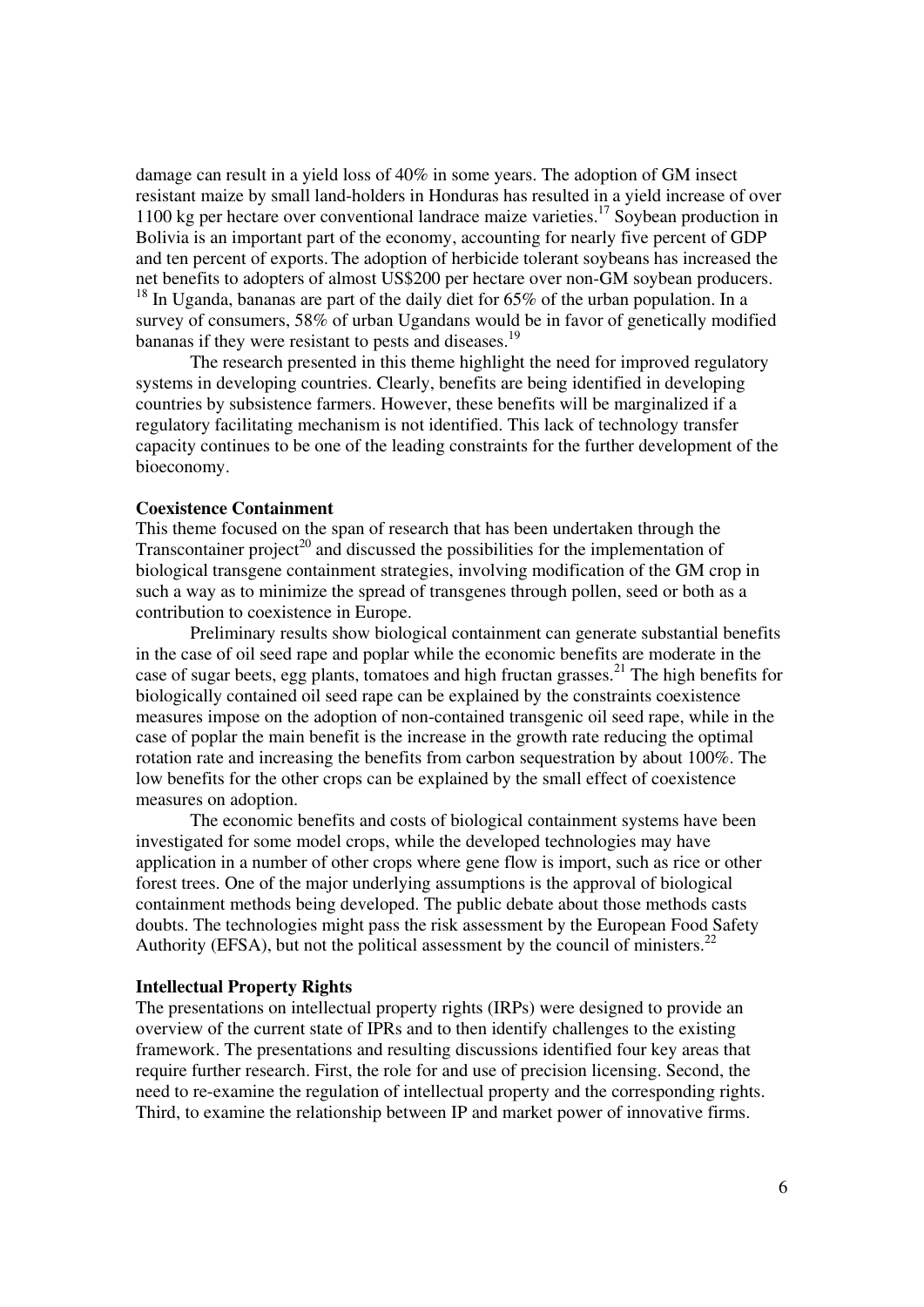Fourth, to more clearly identify the role that trade secrets play in innovative research. International research collaborations were identified at the end of the session, with the expectation that this research will be reported on at the 2010 ICABR Conference.

## **Policy Implications**

The 13<sup>th</sup> ICABR Conference produced a wealth of new information and insights in all themes. While a considerable amount of this research was focused on developed countries, over 20% of the papers presented focused on developing world countries. From this diverse compilation of knowledge and information, it is possible to synthesize the following three crucial policy implications.

First, second generation biofuels have considerable potential at the pilot scale level, investment is needed for scale-up and commercialization of these innovative technologies. While a consensus has yet to be reached on the initial biofuels technologies such as ethanol and biodiesel, there seems to be an increasing degree of opinion that these technologies are not sustainable in the long-term. Second generation technology research to date is considerably more promising regarding the long-term sustainability. To be able to make an accurate assessment of these technologies at the commercial level, countries and international funding agencies, need to make a substantial commitment to the continued funding of this research.

Second, the lack of an international regulatory capacity is negatively impacting the commercialization and adoption of innovative technologies of the bioeconomy by the very countries that stand to benefit the most. Small land-holders in developing nations are benefiting from the limited adoption of GM crops to date and efforts need to be organized to assist developing countries in establishing regulatory framework capacity. This effort is beyond the ability of one country or the countries of a particular region; rather, this effort needs to be lead by credible international agencies. The OECD or FAO would be well positioned to initiate and lead this effort.

Third, the transfer of the technological innovation driving the bioeconomy to developing nations is creating economic benefits for users. What is now needed is for the developed nations to identify ways and means of increasing the efficiency with which this transfer takes place. Governments and research organizations in developed nations need to establish policies that encourage the international transfer of technology. If the bioeconomy is going to have the global impact that many of the early innovators envisioned, then this needs to become a priority for all OECD countries.

A final observation from an assessment of the constraints as they relate to each of the themes is that there is a noticeable cross connection of constraints. The growth of the bioeconomy will be limited by the amount of capital invested into new research and product scale-up and by defined governance capacity. Without concrete strategies to address these two fundamental constraints, the bioeconomy may continue to be emerging for most of the coming decade.

#### **Endnotes**

- 1. Further information on the ICABR conferences can be found at: http://www.economia.uniroma2.it/icabr/index.php?p=5.
- 2. For the most recent report of the ISAAA go to their website at: http://www.isaaa.org/.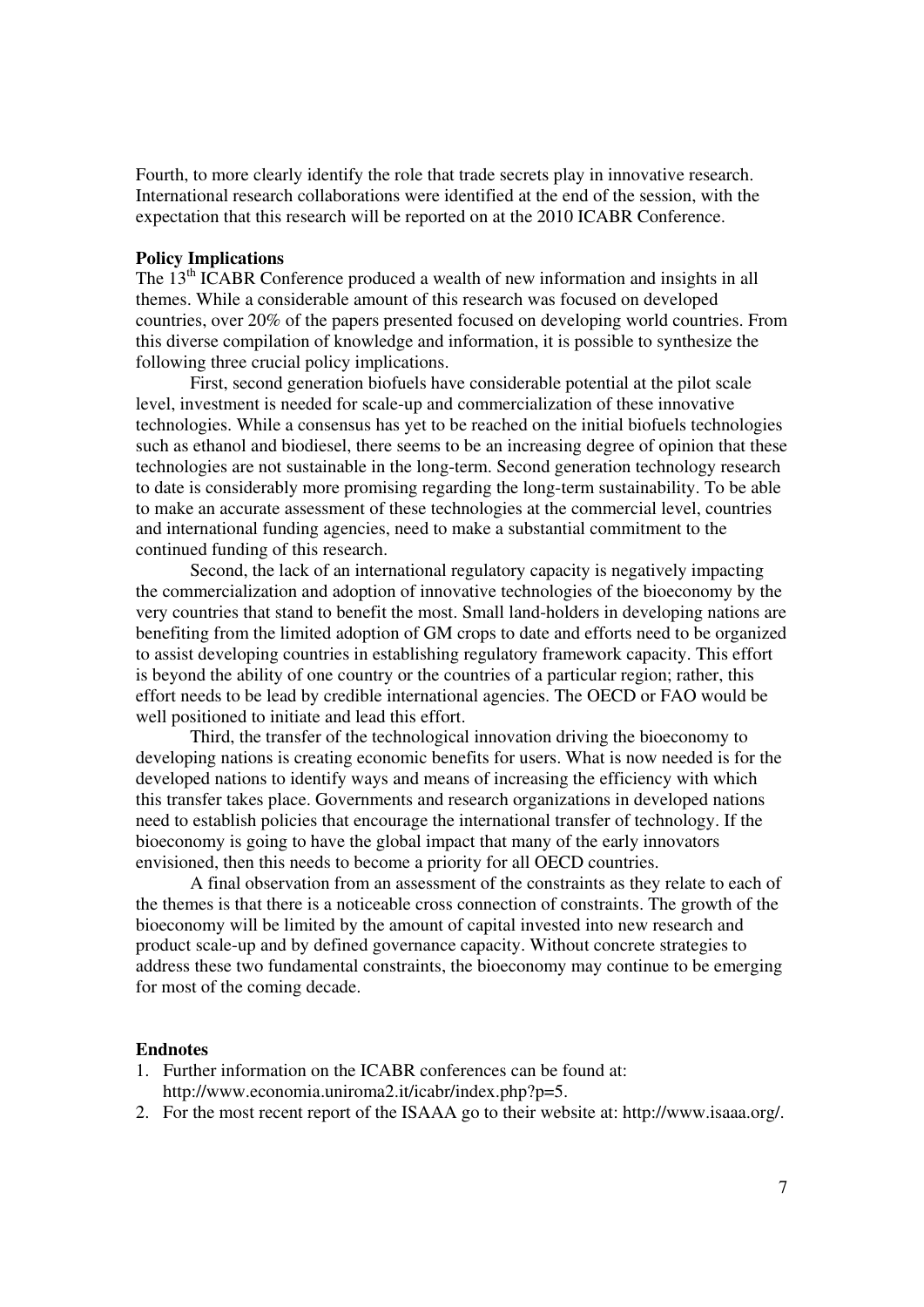- 3. Gilbert, C. 2009. How to Understand High Food Prices.  $13<sup>th</sup>$  International Consortium on Agricultural Biotechnology Research Conference, June 17-20, Ravello, Italy.
- 4. Zilberman, D. 2009. Gasoline Prices, OPEC, and Biofuel. 13<sup>th</sup> International Consortium on Agricultural Biotechnology Research Conference, June 17-20, Ravello, Italy.
- 5. Vulsteke, E. 2009. Biofuels in Energy Transition Scenarios: Can current incentive schemes trigger industrial success? 13<sup>th</sup> International Consortium on Agricultural Biotechnology Research Conference, June 17-20, Ravello, Italy.
- 6. Crawford, H. 2009. Future Shock: The economics of ethanol and the future of next generation biofuels.  $13<sup>th</sup>$  International Consortium on Agricultural Biotechnology Research Conference, June 17-20, Ravello, Italy.
- 7. Kovacevic, V. 2009. Cost-effectiveness Analysis of Algae Energy Production in the EU. 13th International Consortium on Agricultural Biotechnology Research Conference, June 17-20, Ravello, Italy.
- 8. Richardson, J. 2009. Economics of Microalgae Oil. 13<sup>th</sup> International Consortium on Agricultural Biotechnology Research Conference, June 17-20, Ravello, Italy.
- 9. Potrykus, I. 2009. GMO-Projects for Public Goods are Faced with Prohibitive Conditions. 13<sup>th</sup> International Consortium on Agricultural Biotechnology Research Conference, June 17-20, Ravello, Italy.
- 10. Byerlee, D. 2009. Feeding the World in 2050: The yield challenge for cereals and the role of biotechnology.  $13<sup>th</sup>$  International Consortium on Agricultural Biotechnology Research Conference, June 17-20, Ravello, Italy.
- 11. Paarlberg, R. 2009. Scenarios for Africa's Acceptance of Drought-Tolerant GMO Maize. 13<sup>th</sup> International Consortium on Agricultural Biotechnology Research Conference, June 17-20, Ravello, Italy.
- 12. Kikulwe, E. 2009. A Latent Class Approach to Investigating Developing Country Consumers' Demand for Genetically Modified Staple Food Crops: The case of GM bananas in Uganda. 13<sup>th</sup> International Consortium on Agricultural Biotechnology Research Conference, June 17-20, Ravello, Italy.
- 13. Steele, K. A. 2009. The Effective use of Molecular Markers in Client-oriented Rice Breeding in Asia.  $13<sup>th</sup>$  International Consortium on Agricultural Biotechnology Research Conference, June 17-20, Ravello, Italy.
- 14. Steele, K. A. 2009. The Effective use of Molecular Markers in Client-oriented Rice Breeding in Asia. 13<sup>th</sup> International Consortium on Agricultural Biotechnology Research Conference, June 17-20, Ravello, Italy.
- 15. International Expert Group on Biotechnology. 2008. *Toward a New Era of Intellectual Property: From Confrontation to Negotiation*. Available online at: http://www.theinnovationpartnership.org/en/ieg/report/.
- 16. Potrykus, I. 2009. GMO-Projects for Public Goods are Faced with Prohibitive Conditions. 13<sup>th</sup> International Consortium on Agricultural Biotechnology Research Conference, June 17-20, Ravello, Italy.
- 17. Falck-Zepeda, J. 2009. Small Resource Poor Countries Taking Advantage of the New Bio-economy and Biotech Innovations: The case of insect resistant/herbicide tolerant  $(Bt/RR)$  maize in Honduras.  $13<sup>th</sup>$  International Consortium on Agricultural Biotechnology Research Conference, June 17-20, Ravello, Italy.
- 18. Falck-Zepeda, J. 2009. GM Soybeans in Bolivia. 13<sup>th</sup> International Consortium on